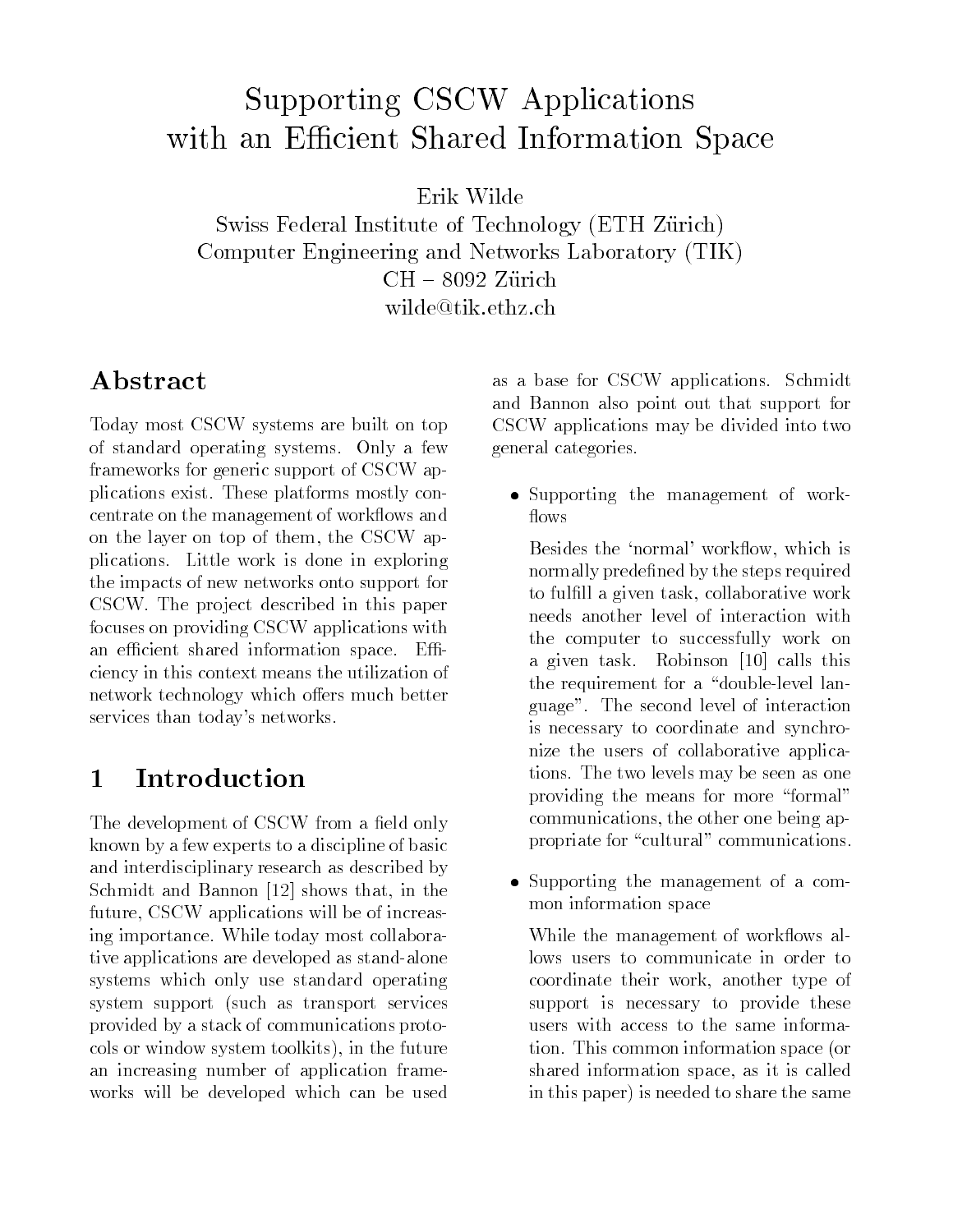information among a group of collaborative users. It is important to notice the difference between a shared view of information ob jects and a shared information space, the latter providing the user with information about the context of ob jects with relation to collaborative tasks.

While these two categories are of great importance to research into support for CSCW applications, this paper will only deal with the second, mainly for two reasons. Firstly, most of the research in CSCW today is done in the direction of supporting the management of workflows. Only few projects also deal with the other issue, which is therefore less developed than the first one. This hypothesis will be shown in the following section, which deals with the motivation of the approach described in this paper. Secondly, this paper is only about one part of an ongoing project which will eventually also deal with the support of the management of workflows, but which is yet in its first phase.

Furthermore, our main interest is the application of new developments in the field of networks for cooperative work. While more traditional, asynchronous systems do not have many requirements on the network (except reliability and a reasonable speed), modern synchronous CSCW applications are much more demanding. There is a need for multimedia capabilities, perhaps for remote playback of audio and video. These requirements make the utilization of new networks for CSCW support very promising.

# Motivation

While the development of cooperative applications becomes more and more popular, most of the projects implementing these programs only use standard operating system support. Only a few toolkits have been developed until now, some of them are listed in the following section. These systems do not use special network support, they mainly concentrate on other issues, such as preservation of context or sharing of distributed ob jects.

Rodden, Mariani and Blair [11] claim that a paradox has developed between the concept of the virtual machine common in today's operating systems and the need for cooperation. This is only partially true because the `protective walls' between the different users of a machine are there to regulate access to resources which often have to be shared between a number of users. However, for the development of cooperative applications, means must be provided to allow interaction between users in a controlled way.

It is therefore necessary for CSCW research that models are created and toolkits are developed which can serve as a base for a number of CSCW applications. This not only decreases the efforts for creating applications, it also enables the interaction of these applications on a higher semantic level because of the common interface. Finally, the usage of modern computer networks providing true multimedia capabilities will increase the number of potential uses of CSCW applications.

### 2.1 Current work

Current work on support systems or environments for CSCW mostly concentrates on supporting the management of workflows. Examples for this type of support are the JVTOS project  $[4]$  or BERMMC  $[1]$ , which are both pro jects whose goal is to enable a number of users simultaneously working with one application. While this sort of application sharing is ideal for using single-user applications in a multi-user context, it is too limited to be appropriate for all types of cooperative applications.

Benford, Smith, Shepherd and Howidy [3] describe a system which uses OSI services to create a Group Communication System  $(GCS)$ . The transport system is the X.400 standardized mail system. Although this approach fits well into today's communication infrastructure, it is limited because of the use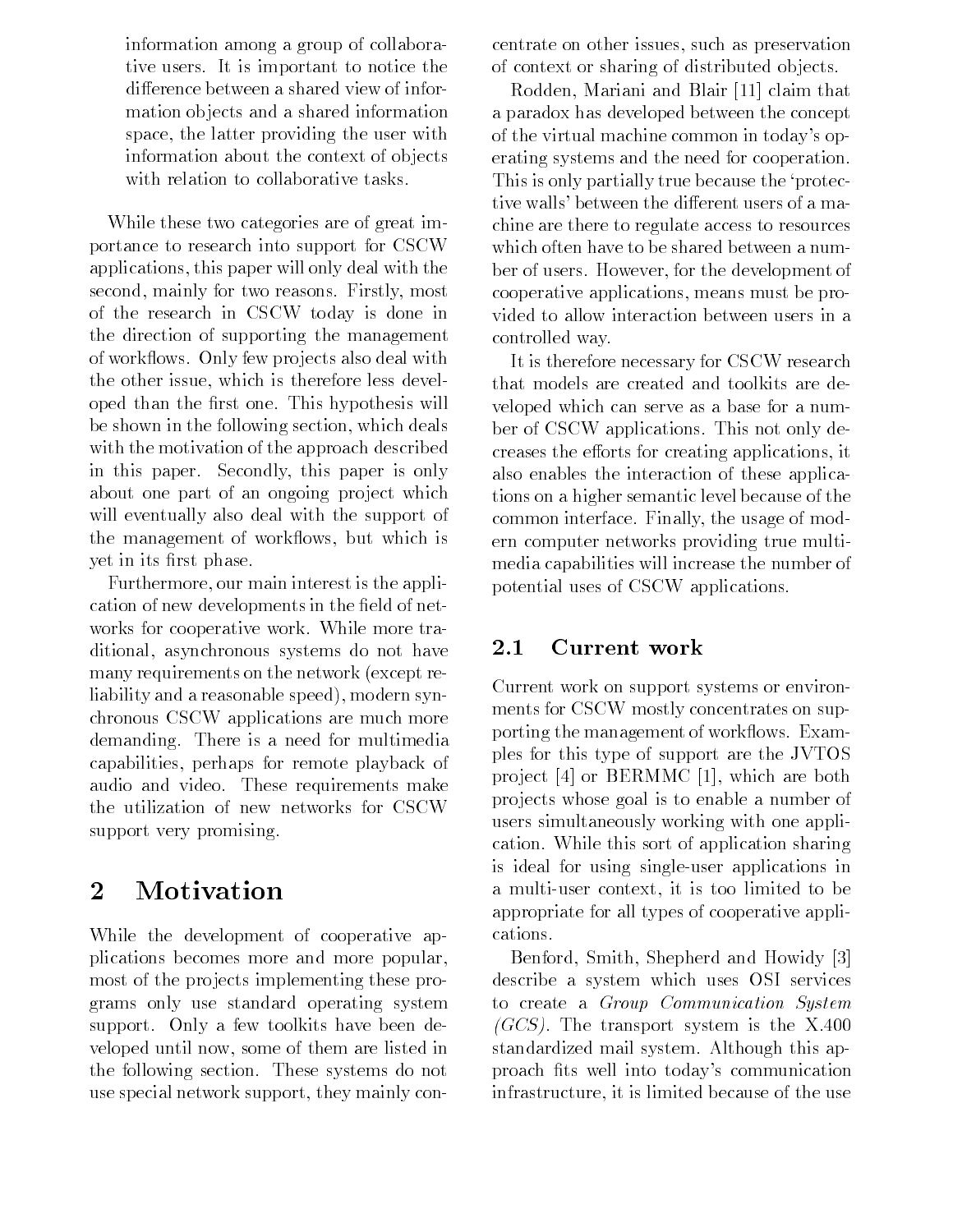of existing mail systems. Data transport is asynchronous, hence there is no support for real-time data.

ORION-2 [8] is a commercially available system which consists of a shared and a number of private databases. Although the architecture is well-suited to support cooperative work, there is no specic assumption about the underlying network. Consequently, isochronous transmissions of real-time data is not possible, nor is the exploitation of new features of modern networks, such as multicast and accounting mechanisms.

MultimETH [9] is a system which uses realtime audio communications, but only outside the shared workspace which is available for sharing documents. Although MultimETH claims to use a somewhat generic means of communication between the system's components using a Multimedia Service Element (MMSE) according to other common application service elements defined within the ISO/OSI model of open communication, it would be very hard to use this service element in another application because of its tight connection to the rest of the software. Furthermore, the assumptions about the underlying network are very conservative.

## 2.2 Extending the information space

While cooperative work can also be done without sharing information on the computer system level (i.e. by only transmitting pointer locations or cursor movements, as it is implemented with application sharing programs), the sharing of information is essential to cooperative work that should not suffer from severe limitations. As described by Greif and Sarin [6], the sharing of information is one of the key issues in supporting group work.

Today, sharing information also means sharing of multimedia ob jects in a distributed environment. There is a close connection between the development of high-speed networks and CSCW because of the requirements of cooperative work. While many of today's conferencing systems provide video transmission, there is a lack of systems supporting video as a data type which may be stored and shared. Real-time data types such as video and audio are difficult to handle in today's networks because of bandwidth problems and bottlenecks. However, future's networks will provide users with guaranteed qualities of service for data transmissions and will therefore make possible a more flexible way of handling real-time data.

# 3 Structure of the paper

After analyzing the requirements of CSCW applications in section 4, section 5 will give an overview of some of the problems related to the implementation of a shared information space. Because of our special interest in the issue of modern networks, section 6 describes some of the features that will be needed for the implementation of an efficient shared information space. Section 7 describes the future work of this project. This paper then will be finished with some concluding remarks in section 8.

# 4 Applications' requirements

This section will discuss the implications of the needs of CSCW applications on the design of a shared information space. It does not take into account the utilization of a specific transport medium.

When designing a shared information space, the focus is on providing CSCW applications with as much relevant information as possible. All information that is concerned with groups and their relations to each other and to pieces of information should be accessible to applications. This means that every application can choose which amount of CSCW related information is necessary to fulfill its task. We plan to implement a few sample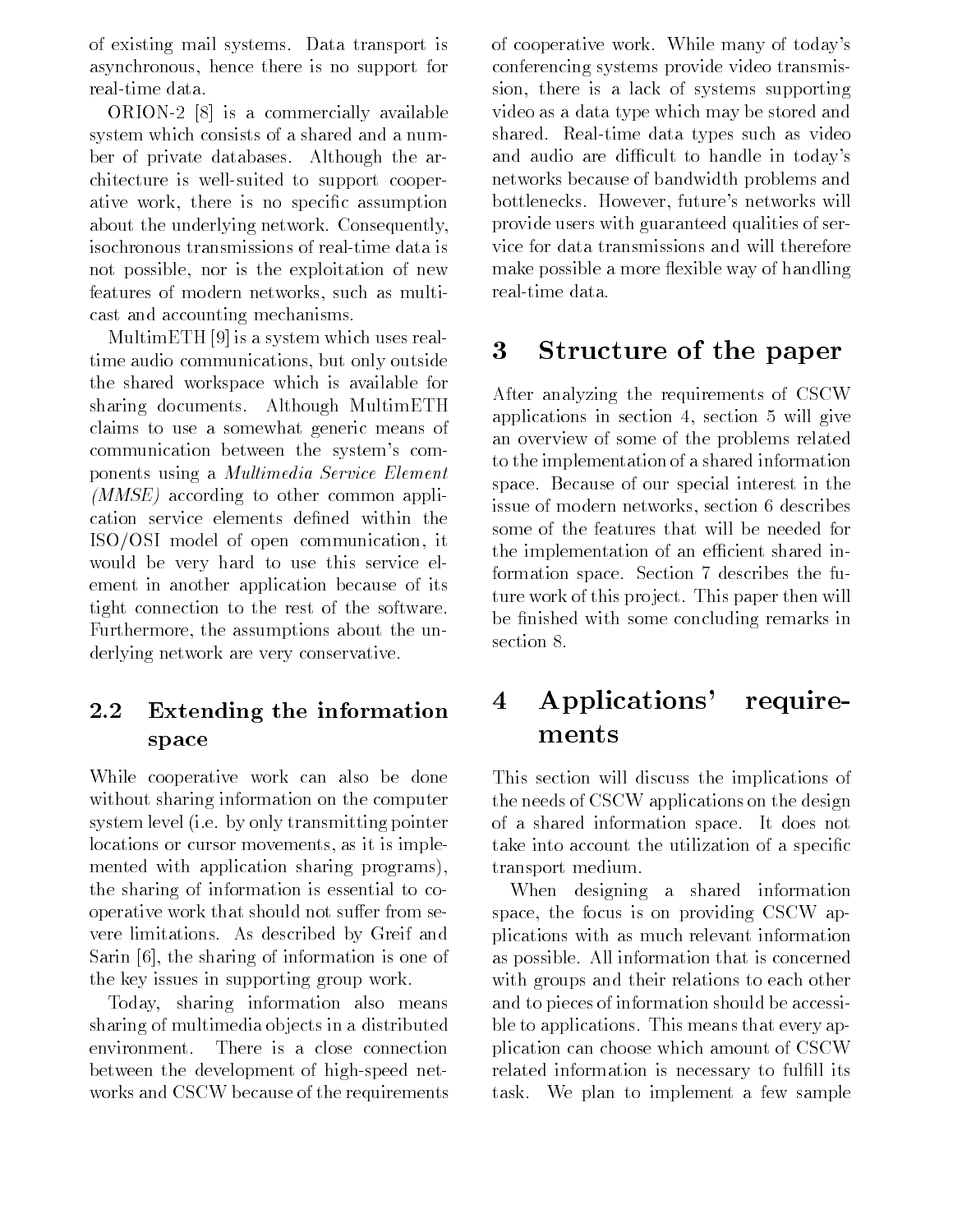applications on top of the shared information space and we will therefore see which information is most important and which is not necessary at all. This will give us a better understanding of the real requirements of CSCW applications.

# 4.1 Flexible groups

The notion of the group is the central issue in CSCW. While most operating systems provide support for some sort of grouping mechanism, this often is too restricted to fulfill the needs of CSCW applications.

What is needed is a group concept which is recursive, i.e. groups may consist of groups and/or users. Because grouping is essential in CSCW applications, the creation, modification and deletion of groups should be easy and efficient. The concept of the owner of information (as present in the UNIX filesystem) has to be extended with groups, too. Consequently, any piece of information may be owned by a user or a group. A user may be in as many groups as necessary, there should be no limit.

This concept of groups allows hierarchic structures (by using recursively defined groups) and overlapping groups (by using multiple group memberships). The concept of groups is closely related with condentiality and authenticity, which are discussed in section 4.3.

### 4.2 Flexible access

While audio and video are becoming more and more common data types, there still is the question of how to deal with the amount of data generated by microphones or video cameras. Storing a video sequence of several minutes may require some gigabytes of disk space. This space may not be available on every system participating in a cooperative activity. However, it should be possible to show the video there, too. Remote playback of real-time data types is the solution to this

problem. Because of the increasing usage of real-time data in computer applications and the problems related to their volume, access to any piece of information should be possible either locally or remote.

It is not quite clear whether the actual playback should be part of the model of the shared information space or be left outside. An alternative for integrating synchronous transmissions into the model would be the use of references. According to the model defined in the DOR standard [5], it is possible to transfer references to data ob jects within a given framework, while the transfer of the data itself lies outside the scope of the model. This would be a good way to ensure stability (references can be understood by every system) and flexibility (synchronous transfer of realtime data could be accomplished in a number of ways).

# 4.3 Security

Security within CSCW is necessary in different forms. Schmidt and Bannon [12] describe what forms of security are necessary in CSCW applications. Together with the concept of groups described in section 4.1, the following properties should be available for both individual users and groups.

Condentiality

Very often data is not intended to be read by everybody. Confidentiality of information makes it possible to limit the number of users having access to specific pieces of information.

Integrity of the second second second second second second second second second second second second second second second second second second second second second second second second second second second second second se

Integrity is the property of a given data ob ject which assures that it is not modified without sufficient access rights. If integrity is not guaranteed, data created by one user may be modified by another one and lead to false assumptions about the originator of the information.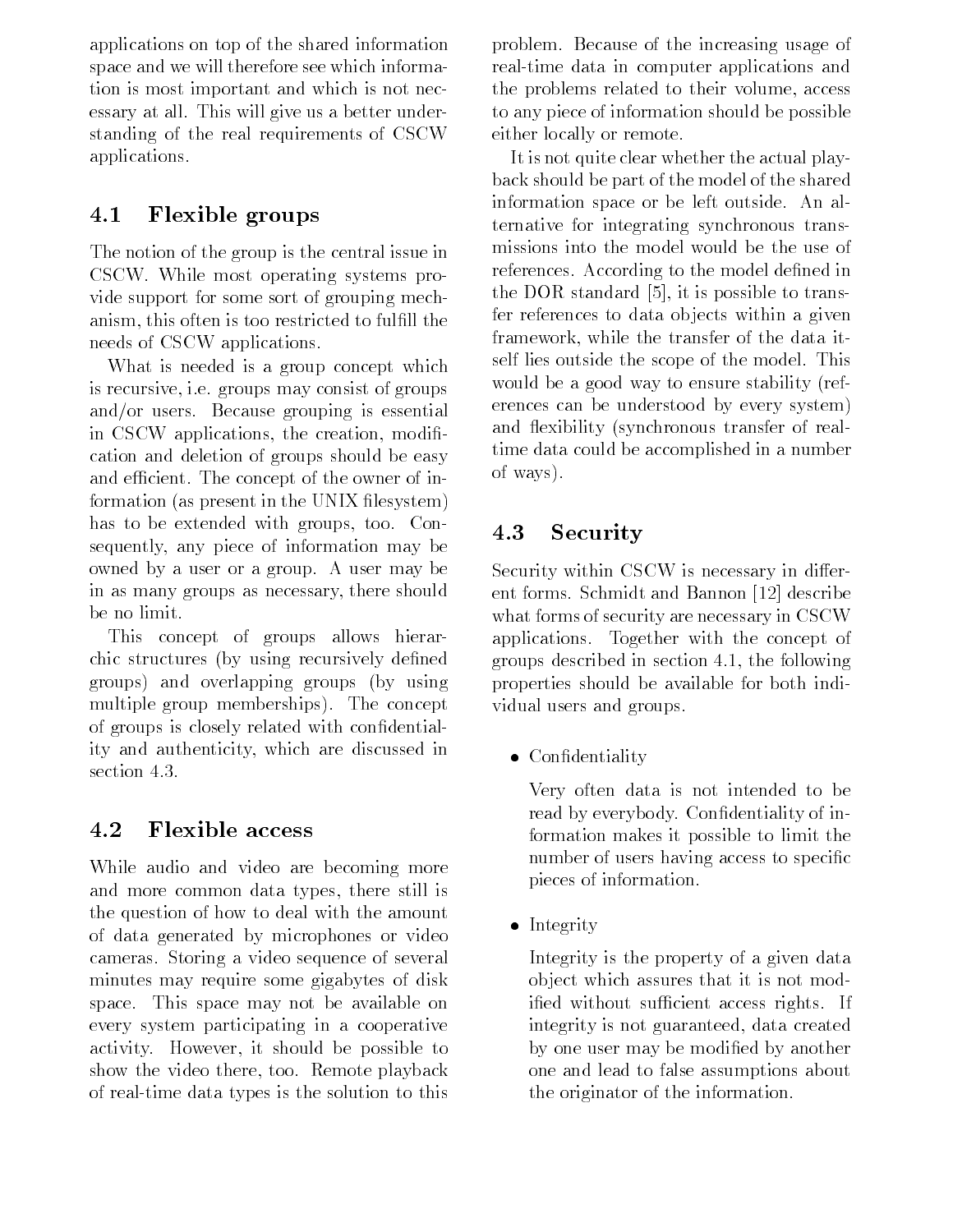Authority

Authorization is an important issue in any multi-user system. It describes the possibility to restrict certain operations (which create, modify, or delete information) to a given set of users and/or groups. Only by successfully identifying as an authorized person one is allowed to perform any restricted operation.

Authenticity

Authenticity is a property of operations which guarantees the obligatory nature of any manipulation. One example for this property is the well-known electronic mail. Most mail systems of today can not guarantee that a message is originated by the user which is listed as originator. Consequently, electronic mail can not be used for concluding contracts.

Any generic CSCW support which fails to provide these security issues will fail because of the lack of being able to support trustable applications. Today's cryptographic models are sufficient to implement all these properties, which are often tightly linked.

However, because some of these security features sometimes are necessary and sometimes not, they should be available but not mandatory. Security as a set of optional features is important for the free flow of information which is crucial to many CSCW applications. Anonymity may be appropriate in early stages of cooperative work while later phases of a project often require a thorough documentation of who did what and a guarantee that no-one else made any undocumented modifications.

# 4.4 Optimal distribution

While, from a very abstract point of view, the actual distribution of information may not be of any interest to applications, as long as it is available on request, this point of view may cause problems in implementations. In the real world, information is neither transmitted without any delay nor without being charged for the transmission. Applications using a shared information space therefore have an interest in having control over these two aspects of the distribution of ob jects. However, this control must provide for an easy way to specify the applications' requirements. It is therefore considered how applications may request their requirements with respect to the distribution of information within the shared information space.

The two sub jects discussed in the following sections are deeply interrelated, because a greater efficiency in form of faster accesses usually increases costs and low costs usually degrade the efficiency because of greater transmission delays. The calculation of the optimal strategy in terms of efficiency and costs lies within the responsibility of a shared information space, which should assure the best quality of service possible. From the applications' point of view, both requirements have to be fulfilled as good as possible, no matter how contradictive they may be. Section 5.1 will discuss the interrelation of the two issues.

### 4.4.1 Efficiency

Efficiency of transmissions may be seen from two points of view. Firstly, for asynchronous transmissions, the highest possible bandwidth will be the best because of a shorter transmission delay. Therefore, bandwidth is the only interesting property of the transmission (except the reliability of a transmission). Secondly, for synchronous transmissions, which may be necessary for remote playbacks as described in section 4.2, some other properties such as a guaranteed transmission rate, a guaranteed transmission delay, and a low delay jitter may be of importance.

While a CSCW application may not be interested in specifying parameters for single transmissions, it may be important to have a short delay when working with data or to be able to remotely playback audio or video.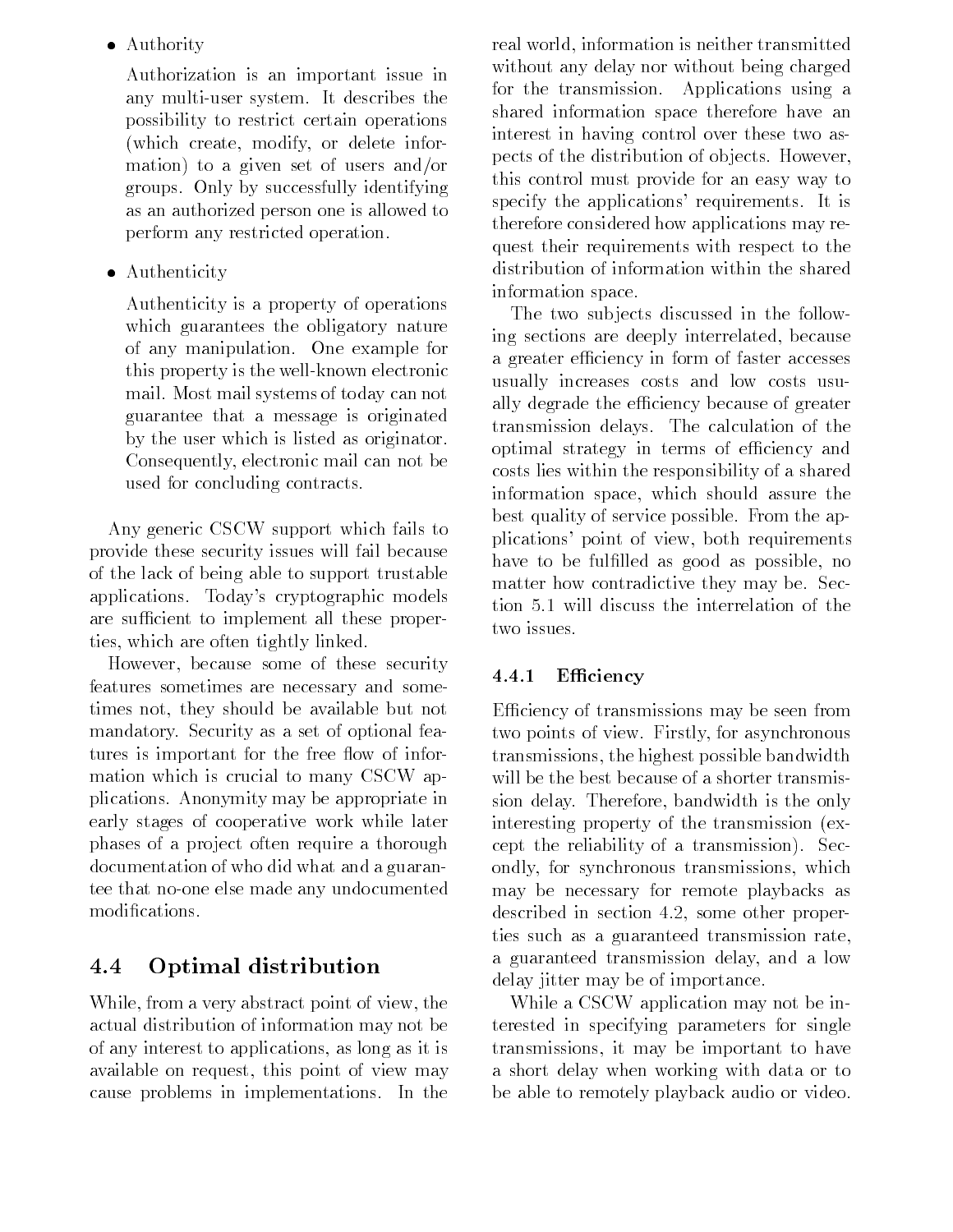These requirements must be supported by a shared information space.

#### 4.4.2 Costs

On the other side, each transmission is charged with specic costs. This means that the costs of transmissions also are important. In case of asynchronous transmissions, it may be tolerable to wait a little time if this saves a considerable amount of money. Most of today's networks in the research community are used without directly paying for it, consequently this aspect of data transmission is often neglected.

Furthermore, storage space also needs to be integrated into the cost model. While storage space may be very cheap for small information ob jects, it will become an issue with audio and video sequences of considerable size.

### $\overline{5}$ **Implementation** aspects

This section will deal with some aspects of the implementation of a system for the support of an efficient shared information space. There are many ways to implement a system which provides the services described in the previous section. We will describe some techniques which will be useful in the realization of an efficient shared information space, although some of the problems still are under research.

### 5.1 Efficiency vs. costs

The contrasting nature of efficiency, which should be maximized, and costs, which should be minimized, directly leads to a problem which may be solved using optimization theory. Both parameters, efficiency and costs, should be modelled as functions which describe how much of the respective parameter is desired and how much is absolutely necessary to be able to provide the service requested. A trade-off usually will sacrifice some of the efficiency against cheaper communication costs.

An optimal strategy will try to minimize transmissions, perhaps using caching techniques or predictive methods. Bacon [2] describes a number of strategies for this problem. However, special attention is needed for the remote playback, which is not included in most models of distributed information. Another point neglected in most models are the costs of storage. If storage is included in the optimization, the outcome may be different because of the high costs (or even impossibility) of storing large quantities of data on particular systems.

### 5.2 Hyperdocument techniques

In the present stage of the project, there is no model for the structure of data within the shared information space. Simply using a database which may be queried may be too less to satisfy CSCW applications. Information generated and modified by cooperative groups may be seen as a web of individual pieces, linked to each other by context information which can be crucial for correct interpretation. Consequently, the system to be designed should support this structure of information, which is best done with hyperdocument techniques.

By using attributed links, this structure may be applied for different purposes, such as describing the relation to other information ob jects, describing the relation according to group membership, and describing relations which may have application-defined semantics. We believe that is it not possible to describe all semantic relationships between information ob jects, therefore there is a need for being able to use defineable relations. The disadvantage with applicationspecific relations is the lack of exchangeability with other applications.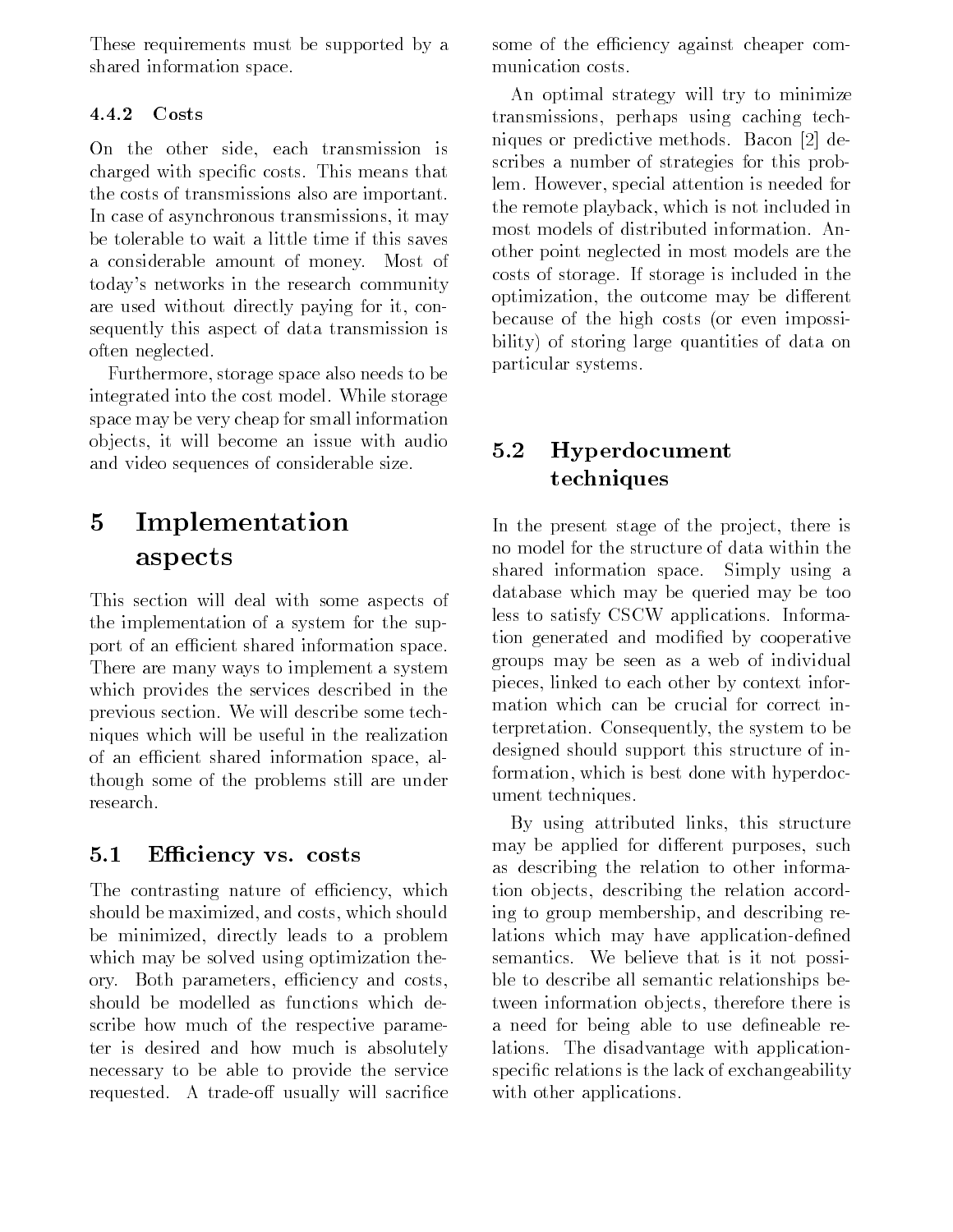### 5.3 Security

Security issues are of great importance if CSCW applications should be used in all phases of a project. The security model employed in most operating systems, based on authorization (logging in with a password) and permissions for individual objects, may be extended to match the needs of the shared information space. For example, permissions can no longer be seen as a fixed set, since group membership is recursive and not limited to one group. Furthermore, ownership should not be limited to individuals. Information may also directly belong to groups without one specic individual being its owner.

However, to assure condentiality, integrity and authenticity, other methods have to be used. There are some cryptographic techniques which make these properties possible, but they need special protocols to exchange keys and encrypted data. Because of these requirements, security issues have to be investigated very close before dening any protocol for the exchange of information.

#### 6 Network requirements

This section highlights some of the features which should be provided be the supporting network. Because of the requirements of the applications, the network needs to provide more services than today's networks. The following issues are not absolutely necessary to make the shared information space possible, but their lack will in
uence performance and quality of service offered by the shared information space. Some of the features, e.g. realtime data transmissions, may even be impos-

The term network is used for simplicity. In fact, the shared information space will not use any network directly, but a transport service layered on top of a network. Consequently, the requirements listed here are to be fulfilled by a transport service, which in turn uses specic (perhaps several) networks. However,

some features, such as multicast which is discussed in the following section, need to be provided by the underlying network in order to work efficiently.

### 6.1 Multicast

CSCW applications are among the most popular uses for multicast networks. While traditional networks and communication services only support point-to-point communications (and sometimes broadcast mechanisms), newly designed networks are able to deliver data sent by one user to a number of other

There are differences in how groups that may be addressed are defined, depending on the specic multicast model. What is needed in case of the shared information space is a flexible and easy way to define groups, i.e. to add and delete members of groups and to dynamically create new groups. Optimal support would be possible with a recursive group concept which could be used to directly map the recursive group concept of the shared information space onto it, but this requirement may be to demanding to be satisfied by the networks of the near future.

## 6.2 QoS parameter

The properties of the shared information space discussed in sections 4.4 and 5.1 could only be implemented in a reasonable way if the underlying network provides the informations necessary to calculate the efficiency of data transfers. This can only be done if a set of quality of service parameters is dened and can be used for connection setup.

QoS parameters to be provided by the network should include the following items, additional parameters may increase the accuracy of efficiency calculations of the shared information space. The exact form of  $QoS$  specifications (integer values, ranges, functions) depends on the QoS model used within the network. However, it should always be possible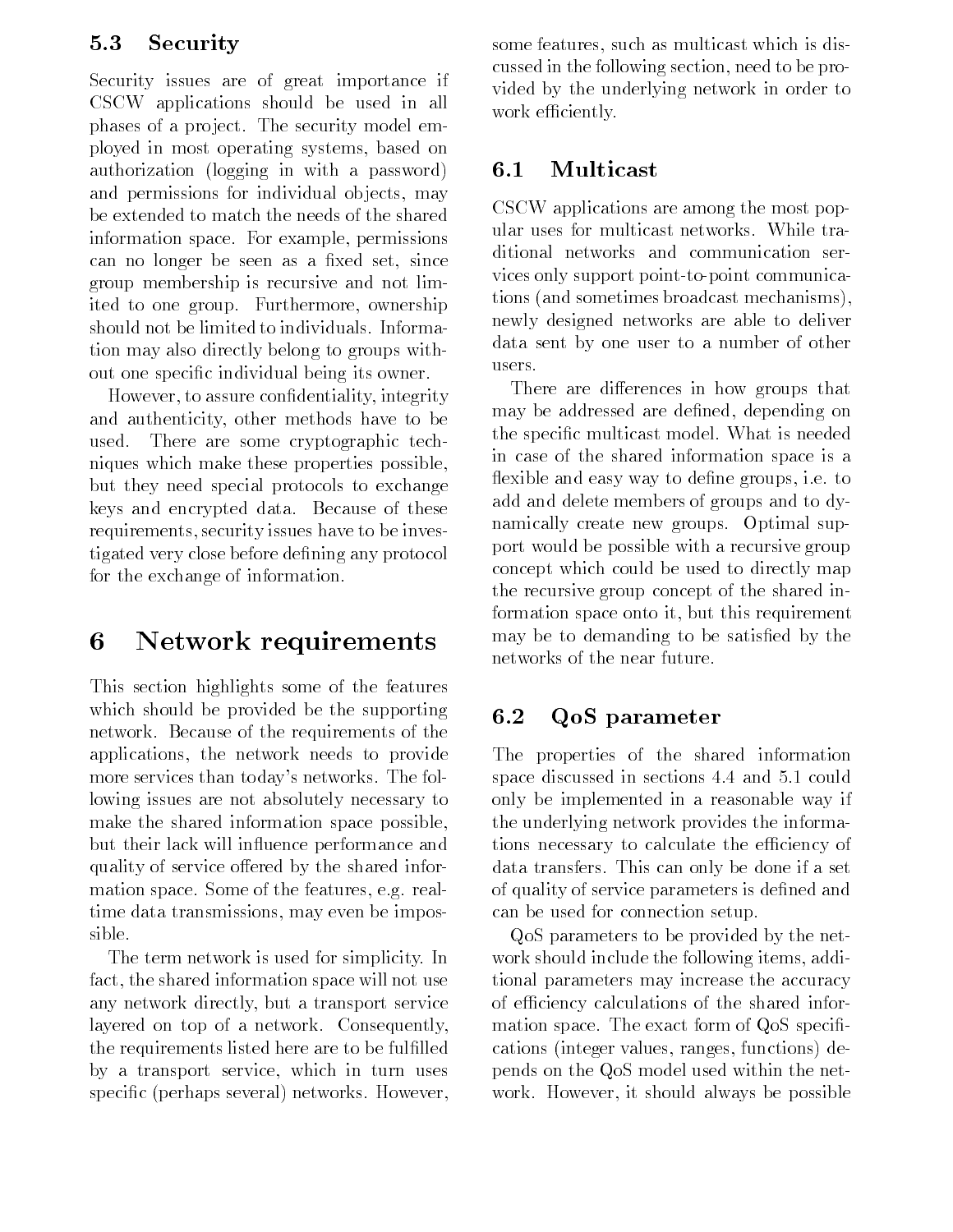to specify the following values.

 $T = T \cdot T$ 

The most important property of a connection is the throughput (or bandwidth). There is a great difference between maximal throughput and guaranteed throughput. A large maximal throughput is good for bulk data transfers, which can also tolerate times of much smaller throughput. For synchronous data transfer, there has to be a guaranteed throughput to match the needs of the data transferred.

Costs and the costs of the costs of the costs of the costs of the costs of the costs of the costs of the costs of the costs of the costs of the costs of the costs of the costs of the costs of the costs of the costs of the

It is important to know the costs of data transfers. Although a large maximal throughput may be best in almost all cases, this may be too expensive. Consequently, it must be possible to specify a maximal amount of money one is willing to pay for the transfer.

Transit della contratto di un constituzione di un constituzione di un constituzione di un constituzione di un

When using synchronous data transfers it is important to know how long the data will be in transit. Also in asynchronous cases, e.g. when data is transferred in a store-and-forward manner (which is normal for mail systems), it may be necessary to specify an upper bound for the delay tolerated. If the delay is too large, it may become necessary to use caching techniques.

Delay jitter

This parameter is only of interest for synchronous transmissions. It specifies the maximal variation of the synchronicity. A large delay jitter may force a system to use large buffers (which increase the delay), therefore a maximum has to be guaranteed to make real synchronicity possible.

Much work is done in the area of QoS parameters. It is important to have a close look on the parameters available in new networks and to analyze their relevance for a shared information space. The parameters listed above may only be a subset of what is required to be able to control the transmissions of data as much as necessary. Jain and Agrawala [7] give a good classication of a greater number of parameters.

# 6.3 Accounting mechanisms

While QoS parameters are used to specify the requirements for connections, it must also be possible to get accounting information after the transfer of data is completed. This information (including transmission characteristics according to the QoS parameters) may then be used to modify the QoS parameters or even the transmission strategy for subsequent transmissions. For example, if it is seen that data transfers usually are very expensive, the distribution strategy may be modified to cause as few transmissions as possible.

# $\overline{7}$

Further work on the shared information space will include a number of steps. Firstly, we will define a formal model for the shared information space which will probably be based on graph theory. Modelling the different entities as nodes and the communication lines as edges gives a clear view of the topology of the shared information space. Many of the parameters of the system, such as network QoS parameters and accounting parameters of the entities (such as storage costs) can then be modeled as attributes of the graph's elements.

Secondly, we will define an information model which can be used to formally define the structure of the information stored within the shared information space. A hypergraph model will be used to accomplish this, giving us the freedom to define any structure which can be used in a hyperdocument information model.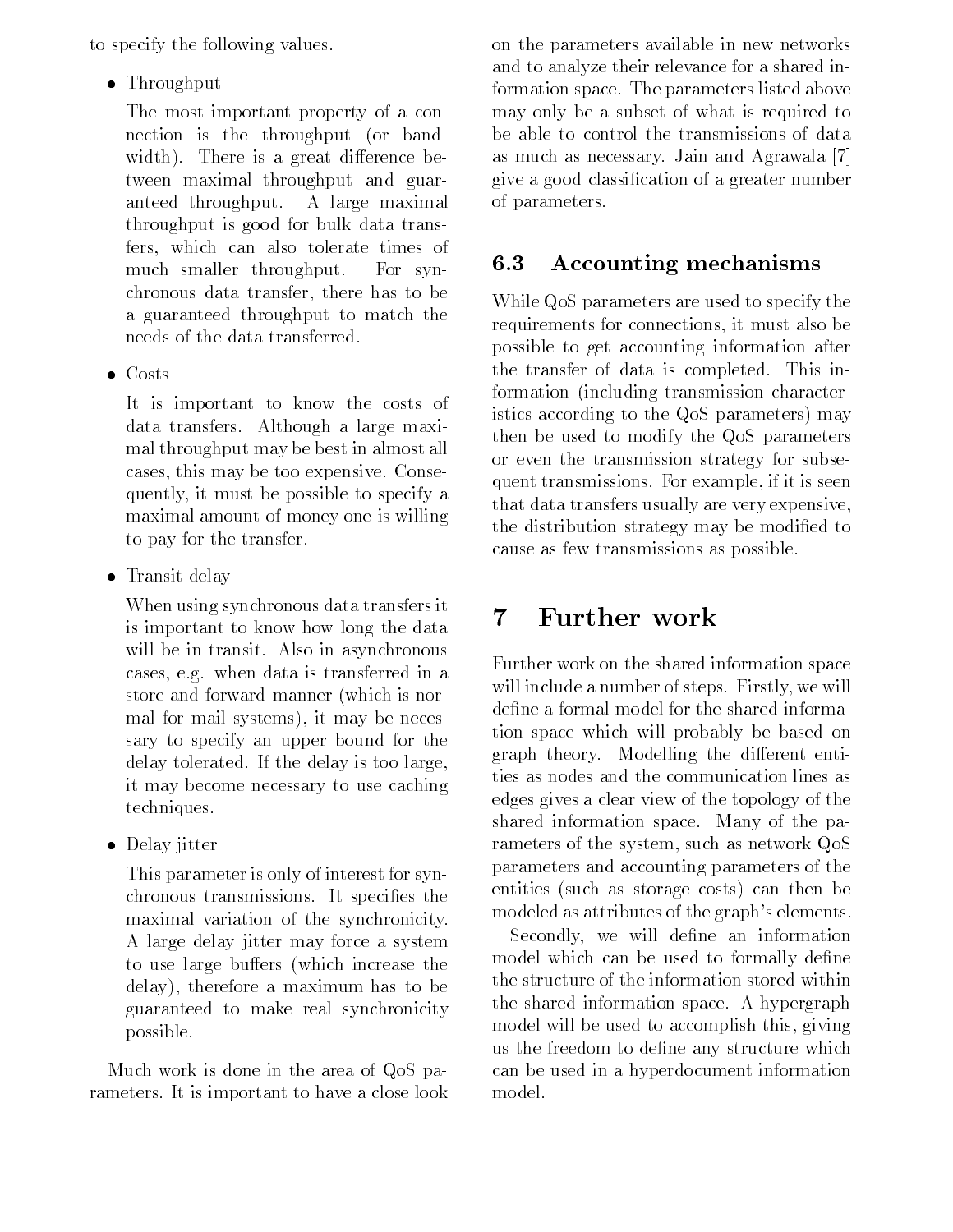In a third step, we can use the model for simulations. Using available graph simulation tools, we can test different distribution strategies and analyze the impact of different utilization patterns on the behaviour of the shared information space. This simulation will make it possible to choose a good strategy for building a prototype.

Fourthly, a prototype will be implemented which may be used as a test tool for building sample applications. By using the prototype for implementing CSCW applications, we will be able to see which aspects of our model are the most useful, which ones are less used and what is missing. This will lead us to the conclusion of the pro ject, which will be a comprehensive set of properties required for the efficient implementation of a shared information space.

# 8 Conclusions

A model for a shared information space has been described which concentrates on using new network technology to work as efficient as possible. It has been shown that some of the features of these networks, such as multicast and QoS parameters, are very useful in supporting CSCW applications. An implementation of an efficient shared information space could use these features as well as cryptographic techniques and optimization methods for the distribution of information.

# References

[1] Michael Altenhofen, Jürgen Dittrich, Rainer Hammerschmidt, Thomas Kappner, Carsten Kruschel, Ansgar Kückes, and Thomas Steinig. The BERKOM multimedia collaboration service. In Proceedings of  $ACM$  *Multimedia 93*, pages 457-463, Anaheim, California, 1993. ACM Press.

- [2] Jean Bacon. Concurrent Systems. Addison-Wesley, Wokingham, England, 1992.
- [3] Steve Benford, Hugh Smith, Alan Shepherd, and Howidy Howidy. Information sharing in CSCW: From models to architecture. In Proceedings of the International Workshop on  $CSCW$ , pages  $232-$ 251, Berlin, April 1991.
- [4] Gabriel

Dermler, Thomas Gutekunst, Bernhard Plattner, Edgar Ostrowski, Frank Ruge, and Michael Weber. Constructing a distributed multimedia joint viewing and tele-operation service for heterogeneous workstation environments. In Proceedings of the Fourth Workshop on Future Trends of Distributed Computing Sys $tems$ , pages 8-15, Lisbon, 1993. IEEE Computer Society Press.

- [5] International Organization for Standardization (ISO). Part 2: Distinguished ob ject reference (DOR) and transfer model. Proposed new text for ISO/IEC DIS 10031-2, April 1990. Information technology  $-$  Text communication - Distributed-office-applications Model (DOAM).
- [6] Irene Greif and Sunil Sarin. Data sharing in group work. ACM Transactions on Information Systems,  $5(2):187{-}211$ , 1987.
- |7| Bijendra Ν. Jain and Ashok K. Agrawala. Open Systems Interconnection: Its Architecture and Protocols. Elsevier, Amsterdam, 1990.
- [8] Won Kim, Nat Ballou, Jorge F. Garza, and Darrell Woelk. A distributed ob jectoriented database system supporting shared and private databases. ACM Transactions on Information Systems,  $9(1):31{-}51, 1991.$
- [9] Hannes Lubich. MultimETH: Ein Beitrag zur Konzeption eines Echtzeit-